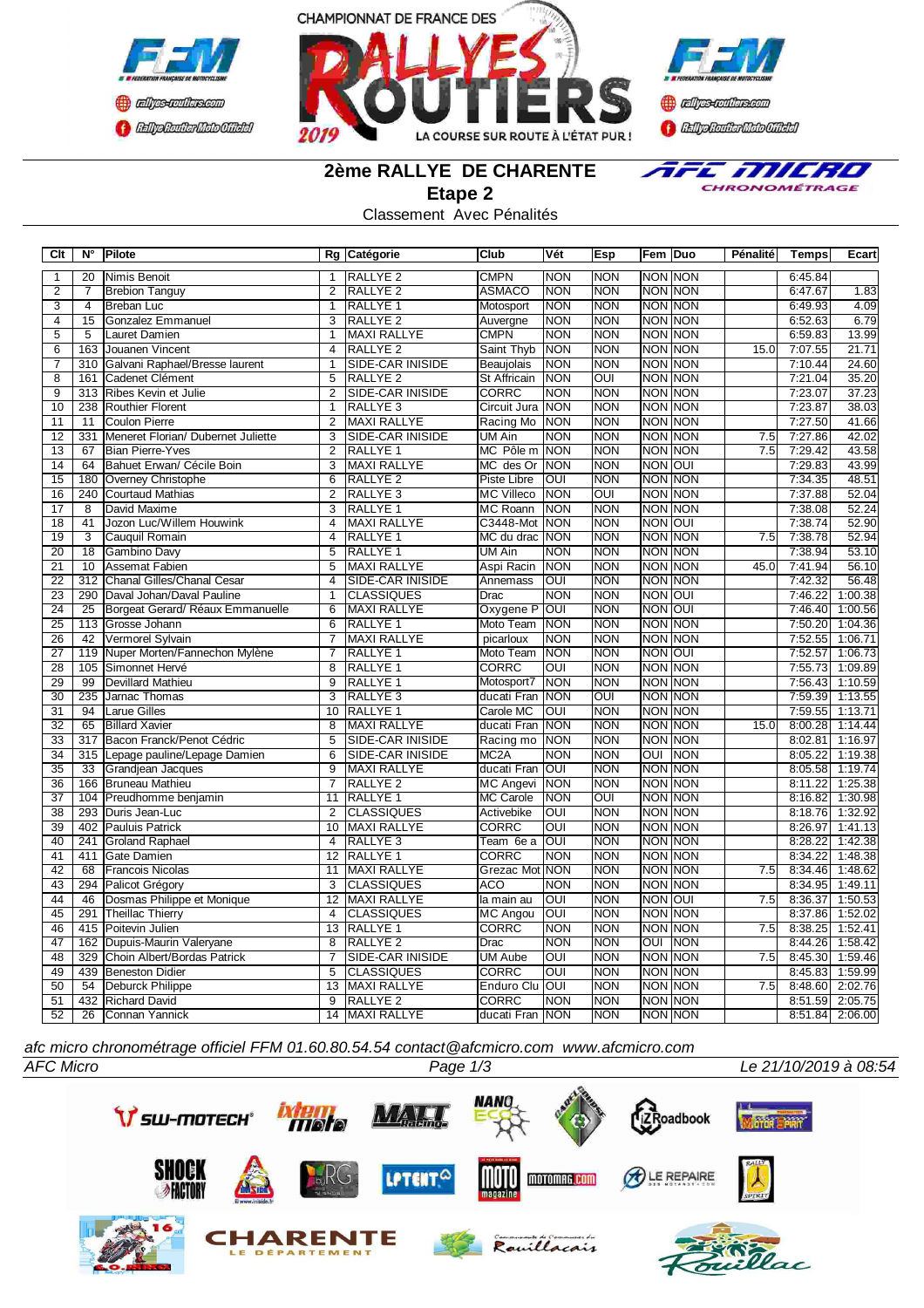



TEE TIJIERO CHRONOMÉTRAGE

#### 2ème RALLYE DE CHARENTE Etape 2

## Classement Avec Pénalités

|                 |             | SSCIIICIIL AVCU FUIIQIIIUS       |    |                     |                  |            |            |                |          |               |         |
|-----------------|-------------|----------------------------------|----|---------------------|------------------|------------|------------|----------------|----------|---------------|---------|
|                 |             |                                  |    |                     |                  |            |            |                |          |               |         |
| Clt             | $N^{\circ}$ | <b>Pilote</b>                    |    | Rg Catégorie        | Club             | Vét        | Esp        | Fem Duo        | Pénalité | Temps         | Ecart   |
| $\overline{53}$ | 27          | Vaugelade Jean-Pierre            | 15 | <b>MAXI RALLYE</b>  | <b>MC</b> Argent | <b>NON</b> | <b>NON</b> | NON NON        | 7.5      | 8:58.20       | 2:12.36 |
| 54              | 429         | Lechopier Franck                 | 10 | <b>RALLYE 2</b>     | <b>CORRC</b>     | <b>NON</b> | <b>NON</b> | <b>NON NON</b> | 30.0     | 8:58.21       | 2:12.37 |
| $\overline{55}$ | 303         | Crescenzo Sébastien              | 6  | <b>CLASSIQUES</b>   | motosport7       | <b>NON</b> | <b>NON</b> | NON NON        |          | 8:59.68       | 2:13.84 |
| 56              | 123         | Moreau Loane                     | 14 | <b>RALLYE 1</b>     | <b>ASM Arma</b>  | <b>NON</b> | <b>NON</b> | NON NON        | 7.5      | 9:00.62       | 2:14.78 |
| $\overline{57}$ | 51          | Pelaez Sylvain                   | 16 | <b>MAXI RALLYE</b>  | <b>CMPN</b>      | <b>NON</b> | OUI        | NON NON        | 15.0     | 9:05.10       | 2:19.26 |
| 58              | 426         | Dubuc Pierre-Adrien              | 11 | <b>RALLYE 2</b>     | CORRC            | <b>NON</b> | <b>NON</b> | NON NON        | 22.5     | 9:08.15       | 2:22.31 |
| 59              | 414         | <b>Blay Yohan</b>                | 15 | <b>RALLYE 1</b>     | CORRC            | <b>NON</b> | <b>NON</b> | NON NON        | 15.0     | 9:10.87       | 2:25.03 |
| $\overline{60}$ | 403         | Porcher Fabrice                  | 17 | <b>MAXI RALLYE</b>  | <b>CORRC</b>     | <b>NON</b> | <b>NON</b> | NON NON        | 45.0     | 9:11.72       | 2:25.88 |
| 61              | 233         | <b>Colliot Philippe</b>          | 5  | <b>RALLYE 3</b>     | Avenir Mot       | <b>NON</b> | <b>NON</b> | NON NON        |          | 9:13.97       | 2:28.13 |
| 62              |             | 412 D'abrigeon Franck            | 16 | <b>RALLYE 1</b>     | <b>CORRC</b>     | <b>NON</b> | OUI        | NON NON        |          | 9:16.98       | 2:31.14 |
| $\overline{63}$ | 296         | <b>Pigeat Richard</b>            |    | <b>CLASSIQUES</b>   | Racing Mo        | OUI        | <b>NON</b> | <b>NON NON</b> | 30.0     | 9:20.39       | 2:34.55 |
| 64              | 430         | Spinoza laurent                  | 12 | RALLYE <sub>2</sub> | <b>CORRC</b>     | <b>NON</b> | <b>NON</b> | NON NON        | 30.0     | 9:23.35       | 2:37.51 |
| 65              | 59          | Stephan Pierre/Brunet Elodie     | 18 | <b>MAXI RALLYE</b>  | Moto Team        | <b>NON</b> | <b>NON</b> | NON OUI        | 7.5      | 9:25.66       | 2:39.82 |
| 66              | 406         | Coppini Luigi                    | 19 | <b>MAXI RALLYE</b>  | <b>CORRC</b>     | <b>NON</b> | <b>NON</b> | <b>NON NON</b> | 52.5     | 9:27.62       | 2:41.78 |
| $\overline{67}$ | 330         | Quilbault Jimmy/Pesenti Sylvain  | 8  | SIDE-CAR INISIDE    | MC Montge NON    |            | <b>NON</b> | NON NON        |          | 9:27.62       | 2:41.78 |
| 68              | 407         | Boisserie Philippe/Diderich Anne | 20 | <b>MAXI RALLYE</b>  | <b>CORRC</b>     | <b>NON</b> | <b>NON</b> | <b>NON OUI</b> | 30.0     | 9:31.24       | 2:45.40 |
| 69              | 55          | Lamour Marc                      | 21 | <b>MAXI RALLYE</b>  | MC DU VA         | <b>NON</b> | <b>NON</b> | NON NON        | 15.0     | 9:37.02       | 2:51.18 |
| 70              | 246         | <b>Dion Fabrice</b>              | 6  | RALLYE <sub>3</sub> | Fleur de lys     | <b>NON</b> | <b>NON</b> | NON NON        | 7.5      | 9:39.39       | 2:53.55 |
| $\overline{71}$ | 251         | Germanique Pascal                |    | RALLYE <sub>3</sub> | MC Véro          | OUI        | <b>NON</b> | <b>NON NON</b> |          | 10:01.62      | 3:15.78 |
| 72              | 167         | <b>Molinet Denis</b>             | 13 | <b>RALLYE 2</b>     | Moto club        | OUI        | <b>NON</b> | NON NON        | 37.5     | 10:02.68      | 3:16.84 |
| 73              | 438         | <b>Streiff Laurent</b>           | 8  | <b>CLASSIQUES</b>   | <b>CORRC</b>     | <b>NON</b> | <b>NON</b> | NON NON        | 1:00.0   | 10:26.68      | 3:40.84 |
| 74              | 401         | Monostori Michel                 | 22 | <b>MAXI RALLYE</b>  | <b>CORRC</b>     | ЮUI        | <b>NON</b> | NON NON        | 52.5     | 10:32.00      | 3:46.16 |
| $\overline{75}$ | 408         | Pouilloux Jerome                 | 23 | <b>MAXI RALLYE</b>  | CORRC            | <b>NON</b> | <b>NON</b> | NON NON        |          | 45.0 10:33.27 | 3:47.43 |

## **Abandons**

|     | 292 Fortin Eric                         | <b>CLASSIQUES</b>       | <b>IMNO</b>       | <b>NON</b> | <b>NON</b>  | <b>INON INON</b> |  |  |
|-----|-----------------------------------------|-------------------------|-------------------|------------|-------------|------------------|--|--|
| 21  | <b>Maurel Eric</b>                      | <b>MAXI RALLYE</b>      | Senas Dur         | <b>NON</b> | <b>NON</b>  | <b>INON INON</b> |  |  |
| 2   | Schiltz Bruno                           | <b>MAXI RALLYE</b>      | <b>I</b> SMC Sens | <b>NON</b> | <b>INON</b> | <b>INON INON</b> |  |  |
|     | 165 Delorme Maxime                      | RALLYE <sub>2</sub>     | ASM Buge NON      |            | <b>NON</b>  | <b>INON INON</b> |  |  |
|     | 164 Pétuaud-létang Bruno/Delous Lucille | RALLYE <sub>2</sub>     | <b>IPLV Racin</b> | <b>NON</b> | <b>INON</b> | <b>INON JOUI</b> |  |  |
| 431 | Dupleix Flavien                         | <b>RALLYE 2</b>         | <b>ICORRC</b>     | <b>NON</b> | <b>NON</b>  | <b>INON INON</b> |  |  |
| 58  | Bourgeois Frédéric                      | <b>MAXI RALLYE</b>      | Carole MC         | <b>OUI</b> | <b>NON</b>  | <b>INON INON</b> |  |  |
|     | 117 Brousté Laurent                     | <b>RALLYE 1</b>         | <b>IMTTH</b>      | <b>OUI</b> | <b>NON</b>  | <b>INON INON</b> |  |  |
|     | 325 Eragne Olivier/Eragne Loic          | SIDE-CAR INISIDE        | Ila main au       | <b>OUI</b> | <b>NON</b>  | <b>INON INON</b> |  |  |
|     | 440 Proux Dominique                     | <b>CLASSIQUES</b>       | <b>ICORRC</b>     | <b>NON</b> | <b>NON</b>  | <b>INON INON</b> |  |  |
|     | 410 Gorka Christophe/Vacher Christine   | <b>RALLYE 1</b>         | <b>ICORRC</b>     | <b>NON</b> | <b>NON</b>  | <b>INON JOUI</b> |  |  |
|     | 424 Sirgue Nicolas                      | <b>RALLYE 1</b>         | <b>ICORRC</b>     | <b>NON</b> | <b>NON</b>  | <b>INON INON</b> |  |  |
|     | 433 Deberteix Yann                      | <b>RALLYE 3</b>         | <b>ICORRC</b>     | <b>NON</b> | <b>NON</b>  | <b>INON INON</b> |  |  |
| 44  | Basello Florent/Forillère Louise        | <b>MAXI RALLYE</b>      | <b>ICORRC</b>     | <b>NON</b> | <b>NON</b>  | <b>INON JOUI</b> |  |  |
|     | 413 Grammatico Loic                     | <b>RALLYE 1</b>         | <b>ICORRC</b>     | <b>NON</b> | <b>NON</b>  | <b>INON INON</b> |  |  |
|     | 322 Capdeville Vincent/Fouet Francky    | <b>SIDE-CAR INISIDE</b> | ILMAP             | <b>NON</b> | <b>NON</b>  | <b>INON INON</b> |  |  |
|     | 428 Kern Simon                          | <b>RALLYE 2</b>         | <b>ICORRC</b>     | <b>NON</b> | <b>NON</b>  | <b>INON INON</b> |  |  |

 400 Baudot Pascal 24 MAXI RALLYE CORRC NON NON NON NON 1:22.5 10:59.39 4:13.55 77 236 Crescencio Pedro 3 8 RALLYE 3 ASM-ACO NON NON NON NON 1:15.0 11:00.23 4:14.39<br>78 288 Lachaize Philippe 3 CLASSIQUES MC des 2 NON NON NON NON 1:07.5 11:18.06 4:32.22 288 Lachaize Philippe 9 CLASSIQUES MC des 2 NON NON NON NON 1:07.5 11:18.06 4:32.22

79 419 Rudyk Trystan 17 RALLYE 1 CORRC NON NON NON NON 1 2:52.5

# **Sous réserve d'homologation par le jury**

*afc micro chronométrage officiel FFM 01.60.80.54.54 contact@afcmicro.com www.afcmicro.com*